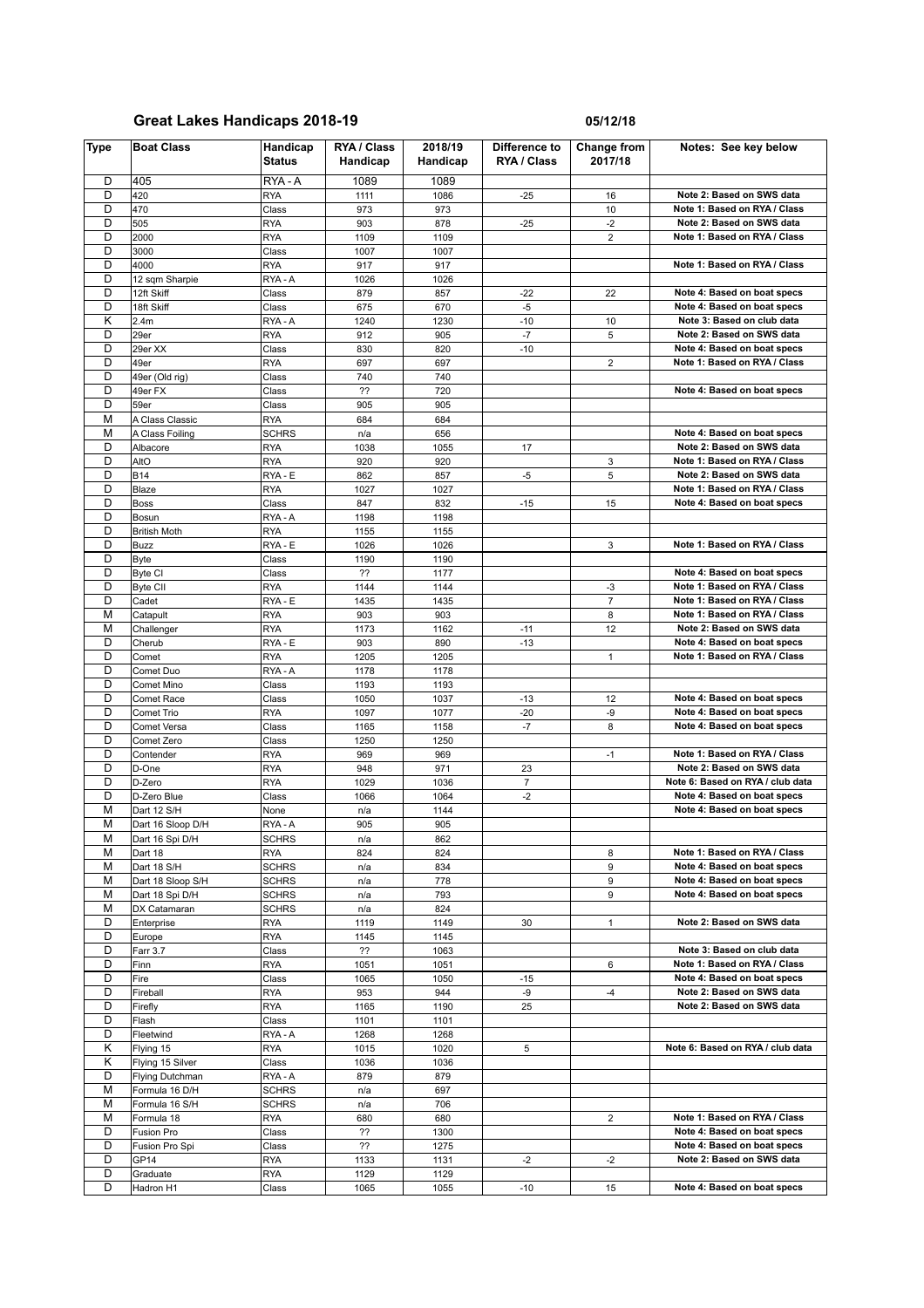| Type   | <b>Boat Class</b>                           | Handicap<br><b>Status</b>    | RYA / Class<br>Handicap | 2018/19<br>Handicap | Difference to<br>RYA / Class | Change from<br>2017/18 | Notes: See key below                                         |
|--------|---------------------------------------------|------------------------------|-------------------------|---------------------|------------------------------|------------------------|--------------------------------------------------------------|
| D      | Hadron H <sub>2</sub>                       | RYA - E                      | 1037                    | 1030                | -7                           | 15                     | Note 2: Based on SWS data                                    |
| D      | Halo                                        | RYA-A                        | 992                     | 1000                | 8                            | $-10$                  | Note 4: Based on boat specs                                  |
| D      | Heron                                       | RYA-A                        | 1345                    | 1345                |                              |                        |                                                              |
| M      | Hobie 16                                    | <b>SCHRS</b>                 | n/a                     | 809                 |                              |                        |                                                              |
| M      | Hobie 16 Spi                                | <b>SCHRS</b>                 | n/a                     | 775                 |                              |                        |                                                              |
| M<br>M | Hobie 17                                    | <b>SCHRS</b>                 | n/a                     | 820<br>1000         |                              | -3                     | Note 5: Based on SCHRS                                       |
| М      | Hobie Dragoon<br>Hobie Dragoon Spi          | <b>SCHRS</b><br><b>SCHRS</b> | n/a<br>n/a              | 955                 |                              |                        |                                                              |
| D      | Hornet                                      | RYA                          | 958                     | 958                 |                              | $-4$                   | Note 1: Based on RYA / Class                                 |
| M      | Hurricane 5.9                               | <b>SCHRS</b>                 | n/a                     | 716                 |                              | $-5$                   | Note 4: Based on boat specs                                  |
| M      | Hurricane 5.9 SX                            | <b>RYA</b>                   | 695                     | 695                 |                              | -3                     | Note 1: Based on RYA / Class                                 |
| M      | Hurricane 500                               | <b>SCHRS</b>                 | n/a                     | 751                 |                              |                        |                                                              |
| D      | Icon                                        | RYA-A                        | 976                     | 990                 | 14                           |                        | Note 4: Based on boat specs                                  |
| D      | Int 14                                      | RYA - E                      | 758                     | 707                 | $-51$                        | $\overline{7}$         | Note 4: Based on boat specs                                  |
| D      | Int Canoe                                   | RYA - E                      | 893                     | 893                 |                              |                        |                                                              |
| D      | Int Canoe - Asym                            | RYA - A                      | 866                     | 840                 | $-26$                        |                        | Note 3: Based on club data                                   |
| D<br>D | Int Lightning                               | Class                        | 1003                    | 1003                |                              |                        |                                                              |
| D      | Int Moth<br>Int Moth - No foils             | RYA-A<br>RYA-A               | 570<br>980              | 485<br>980          | $-85$                        |                        | Note 4: Based on boat specs                                  |
| D      | <b>ISO</b>                                  | RYA-A                        | 922                     | 922                 |                              |                        |                                                              |
| D      | Javelin                                     | RYA - E                      | 941                     | 941                 |                              | 8                      | Note 1: Based on RYA / Class                                 |
| Κ      | K1                                          | <b>RYA</b>                   | 1070                    | 1070                |                              | $\overline{2}$         | Note 1: Based on RYA / Class                                 |
| κ      | K <sub>2</sub>                              | RYA - A                      | 1030                    | 1022                | -8                           | $\overline{7}$         | Note 4: Based on boat specs                                  |
| Κ      | K <sub>6</sub>                              | RYA                          | 909                     | 909                 |                              | $\sqrt{4}$             | Note 1: Based on RYA / Class                                 |
| D      | Kestrel                                     | <b>RYA</b>                   | 1038                    | 1038                |                              | 3                      | Note 1: Based on RYA / Class                                 |
| D      | Lark                                        | <b>RYA</b>                   | 1070                    | 1070                |                              | $\overline{7}$         | Note 1: Based on RYA / Class                                 |
| D      | Laser                                       | <b>RYA</b>                   | 1098                    | 1112                | 14                           | -3                     | Note 2: Based on SWS data                                    |
| D      | Laser 3000                                  | RYA-A                        | 1085                    | 1074                | $-11$                        | $\boldsymbol{9}$       | Note 4: Based on boat specs                                  |
| D      | Laser 4.7                                   | <b>RYA</b>                   | 1207                    | 1210                | 3                            |                        | Note 2: Based on SWS data                                    |
| D      | Laser 5000                                  | RYA-A                        | 846                     | 846                 |                              |                        |                                                              |
| D      | Laser Bahia                                 | Class                        | 1095                    | 1095                |                              |                        |                                                              |
| D<br>D | Laser EPS                                   | <b>RYA</b>                   | 1030                    | 1030                |                              |                        |                                                              |
| D      | aser II<br>Laser Pico                       | <b>RYA</b><br>RYA-A          | 1075<br>1330            | 1075<br>1330        |                              | 10                     | Note 1: Based on RYA / Class                                 |
| D      | aser Radial                                 | <b>RYA</b>                   | 1142                    | 1150                | 8                            | 5                      | Note 2: Based on SWS data                                    |
| D      | Laser Stratos                               | RYA - E                      | 1100                    | 1100                |                              | 5                      | Note 1: Based on RYA / Class                                 |
| D      | aser Vago XD                                | RYA - E                      | 1071                    | 1071                |                              | -3                     | Note 1: Based on RYA / Class                                 |
| D      | Laser Vago XD S/H                           | Class                        | 1074                    | 1074                |                              |                        |                                                              |
| D      | Leader                                      | RYA - A                      | 1115                    | 1115                |                              |                        |                                                              |
| D      | Lightning 368                               | <b>RYA</b>                   | 1170                    | 1170                |                              |                        |                                                              |
| D      | Marauder                                    | RYA - A                      | 1042                    | 1042                |                              |                        |                                                              |
| D      | Megabyte                                    | RYA - E                      | 1071                    | 1071                |                              | 21                     | Note 4: Based on boat specs                                  |
| D      | Merlin Rocket                               | <b>RYA</b>                   | 980                     | 968                 | $-12$                        | $-2$                   | Note 2: Based on SWS data                                    |
| D      | Miracle                                     | <b>RYA</b>                   | 1200                    | 1200                |                              | $-10$                  | Note 1: Based on RYA / Class                                 |
| D<br>D | Mirror                                      | RYA                          | 1390                    | 1390                |                              | $\overline{7}$         | Note 1: Based on RYA / Class<br>Note 1: Based on RYA / Class |
| D      | Mirror S/H<br><b>MRX</b>                    | <b>RYA</b><br>Class          | 1380<br>1000            | 1380<br>987         | $-13$                        | 11<br>14               | Note 4: Based on boat specs                                  |
| D      | Musto Skiff                                 | <b>RYA</b>                   | 849                     | 848                 | $-1$                         | $-4$                   | Note 2: Based on SWS data                                    |
| D      | MX Ray                                      | RYA-A                        | 1020                    | 1020                |                              |                        |                                                              |
| М      | Nacra 15 Spi D/H                            | <b>SCHRS</b>                 | n/a                     | 740                 |                              |                        |                                                              |
| M      | Nacra 16 Solo Spi                           | <b>SCHRS</b>                 | n/a                     | 720                 |                              |                        |                                                              |
| M      | Nacra 16 Spi D/H                            | <b>SCHRS</b>                 | n/a                     | 704                 |                              |                        |                                                              |
| M      | Nacra 17 Olympic Foiler                     | <b>SCHRS</b>                 | n/a                     | 641                 |                              |                        |                                                              |
| M      | Nacra 17 Olympic Non-Foiler                 | <b>SCHRS</b>                 | n/a                     | 674                 |                              |                        |                                                              |
| M      | Nacra 17 Sloop Spi D/H                      | <b>SCHRS</b>                 | n/a                     | 707                 |                              | $-2$                   | Note 5: Based on SCHRS                                       |
| M      | Nacra 17 Solo Spi                           | <b>SCHRS</b>                 | n/a                     | 726                 |                              |                        |                                                              |
| M      | Nacra 500 Sloop D/H                         | <b>SCHRS</b>                 | n/a                     | 794                 |                              |                        |                                                              |
| M      | Nacra 500 Solo                              | <b>SCHRS</b>                 | n/a                     | 833                 |                              |                        |                                                              |
| M      | Nacra 500 Solo Spi                          | SCHRS                        | n/a                     | 790                 |                              |                        |                                                              |
| M<br>M | Nacra 500 Sport Spi D/H<br>Nacra F20 Carbon | <b>SCHRS</b><br>SCHRS        | n/a                     | 759<br>595          |                              |                        | Note 5: Based on SCHRS                                       |
| М      | Nacra F20 Carbon FCS                        | <b>SCHRS</b>                 | n/a<br>n/a              | 563                 |                              |                        | Note 5: Based on SCHRS                                       |
| M      | Nacra Inter 17 Sloop Spi D/H                | None                         | n/a                     | 721                 |                              |                        |                                                              |
| М      | Nacra Inter 17 Solo                         | <b>SCHRS</b>                 | n/a                     | 799                 |                              |                        |                                                              |
| M      | Nacra Inter 17 Solo Spi                     | SCHRS                        | n/a                     | 751                 |                              | 2                      | Note 5: Based on SCHRS                                       |
| D      | National 12                                 | <b>RYA</b>                   | 1064                    | 1056                | -8                           | $\mathbf{1}$           | Note 2: Based on SWS data                                    |
| D      | National 18                                 | Class                        | 910                     | 910                 |                              |                        |                                                              |
| D      | National 18C                                | Class                        | 957                     | 957                 |                              |                        |                                                              |
| D      | Norfolk Punt                                | Class                        | 870                     | 870                 |                              |                        |                                                              |
| D      | OK                                          | <b>RYA</b>                   | 1104                    | 1115                | 11                           |                        | Note 2: Based on SWS data                                    |
| D      | Optimist                                    | <b>RYA</b>                   | 1655                    | 1655                |                              | -10                    | Note 1: Based on RYA / Class                                 |
| D      | Osprey                                      | <b>RYA</b>                   | 927                     | 939                 | 12                           | $-2$                   | Note 2: Based on SWS data                                    |
| D      | Otter                                       | RYA-A                        | 1275                    | 1275                |                              |                        |                                                              |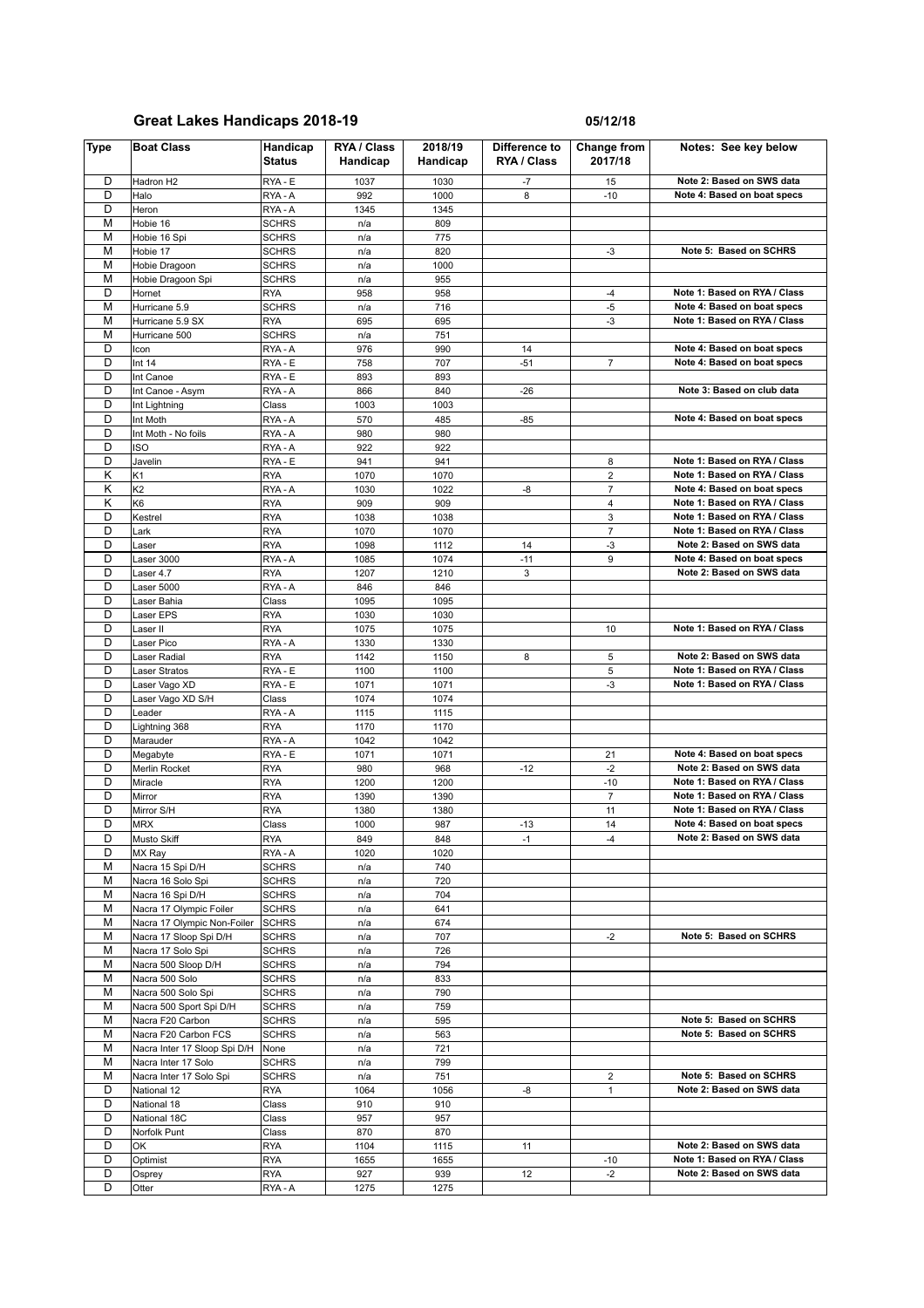| <b>Type</b> | <b>Boat Class</b>            | Handicap<br><b>Status</b> | RYA / Class<br>Handicap | 2018/19<br>Handicap | Difference to<br>RYA / Class | Change from<br>2017/18 | Notes: See key below                                      |
|-------------|------------------------------|---------------------------|-------------------------|---------------------|------------------------------|------------------------|-----------------------------------------------------------|
| D           | Pacer                        | RYA-A                     | 1193                    | 1193                |                              |                        |                                                           |
| D           | Phantom                      | <b>RYA</b>                | 999                     | 1003                | 4                            | $-2$                   | Note 2: Based on SWS data                                 |
| M           | Prindle 15                   | <b>SCHRS</b>              | n/a                     | 891                 |                              | 6                      | Note 5: Based on SCHRS                                    |
| M           | Prindle 18                   | <b>SCHRS</b>              | n/a                     | 779                 |                              | 6                      | Note 5: Based on SCHRS                                    |
| М           | Prindle 18.2                 | <b>SCHRS</b>              | n/a                     | 709                 |                              | -3                     | Note 5: Based on SCHRS                                    |
| M           | Prindle 19 Spi               | <b>SCHRS</b>              | n/a                     | 686                 |                              | $\mathbf{1}$           | Note 5: Based on SCHRS                                    |
| D           | Punk                         | Class                     | ??                      | 1010                |                              |                        | Note 4: Based on boat specs                               |
| D           | Redwing                      | RYA-A                     | 1094                    | 1094                |                              |                        |                                                           |
| D           | Rooster 8.1                  | <b>RYA</b>                | 1051                    | 1051                |                              | 6                      | Note 1: Based on RYA / Class                              |
| D<br>D      | RS Aero 5                    | <b>RYA</b>                | 1129                    | 1129                |                              | 9                      | Note 1: Based on RYA / Class<br>Note 2: Based on SWS data |
| D           | RS Aero 7<br>RS Aero 9       | <b>RYA</b><br><b>RYA</b>  | 1068                    | 1073<br>1024        | 5<br>5                       | $\overline{2}$         | Note 2: Based on SWS data                                 |
| М           | RS Cat 16 Club S/H           | <b>SCHRS</b>              | 1019<br>n/a             | 921                 |                              |                        |                                                           |
| M           | RS Cat 16 Race Spi D/H       | <b>SCHRS</b>              | n/a                     | 863                 |                              |                        |                                                           |
| М           | RS Cat 16 S Sloop D/H        | SCHRS                     | n/a                     | 904                 |                              |                        |                                                           |
| M           | RS Cat 16 XL Spi D/H         | <b>SCHRS</b>              | n/a                     | 863                 |                              |                        |                                                           |
| D           | RS Feva                      | Class                     | 1280                    | 1280                |                              |                        |                                                           |
| D           | RS Feva XL                   | <b>RYA</b>                | 1240                    | 1240                |                              |                        |                                                           |
| D           | RS Quest                     | Class                     | ??                      | 1130                |                              |                        | Note 4: Based on boat specs                               |
| D           | RS Tera Pro                  | <b>RYA</b>                | 1364                    | 1364                |                              |                        |                                                           |
| D           | RS Tera Sport                | <b>RYA</b>                | 1432                    | 1432                |                              |                        |                                                           |
| D           | RS Vareo                     | <b>RYA</b>                | 1090                    | 1090                |                              | 5                      | Note 1: Based on RYA / Class                              |
| D           | RS Venture                   | Class                     | ??                      | 1092                |                              |                        | Note 4: Based on boat specs                               |
| D           | RS Vision                    | <b>RYA</b>                | 1128                    | 1128                |                              |                        |                                                           |
| D           | RS Zest                      | Class                     | ??                      | 1228                |                              |                        | Note 4: Based on boat specs                               |
| D           | RS100 8.4                    | <b>RYA</b>                | 1008                    | 1008                |                              |                        |                                                           |
| D           | RS100 10.2                   | <b>RYA</b>                | 981                     | 981                 |                              | 3                      | Note 1: Based on RYA / Class                              |
| D           | <b>RS200</b>                 | <b>RYA</b>                | 1046                    | 1052                | 6                            | $-2$                   | Note 2: Based on SWS data                                 |
| D<br>D      | <b>RS300</b>                 | <b>RYA</b>                | 972                     | 989                 | 17                           | $\overline{4}$         | Note 2: Based on SWS data                                 |
| D           | <b>RS400</b><br><b>RS500</b> | <b>RYA</b><br><b>RYA</b>  | 942                     | 952                 | 10                           |                        | Note 2: Based on SWS data<br>Note 1: Based on RYA / Class |
| D           | <b>RS600</b>                 | <b>RYA</b>                | 963<br>916              | 963<br>920          | 4                            | $-5$                   | Note 2: Based on SWS data                                 |
| D           | <b>RS600 FF</b>              | Class                     | ??                      | 485                 |                              |                        | Note 4: Based on boat specs                               |
| D           | <b>RS700</b>                 | <b>RYA</b>                | 847                     | 847                 |                              | $-5$                   | Note 1: Based on RYA / Class                              |
| D           | <b>RS800</b>                 | <b>RYA</b>                | 799                     | 799                 |                              | $-1$                   | Note 1: Based on RYA / Class                              |
| D           | <b>RS900</b>                 | Class                     | ??                      | 750                 |                              |                        | Note 4: Based on boat specs                               |
| Κ           | SB <sub>2</sub>              | Class                     | ??                      | 911                 |                              |                        | Note 4: Based on boat specs                               |
| D           | Scorpion                     | <b>RYA</b>                | 1036                    | 1025                | $-11$                        | $-2$                   | Note 2: Based on SWS data                                 |
| D           | Seafly                       | RYA - E                   | 1080                    | 1080                |                              | $-7$                   | Note 1: Based on RYA / Class                              |
| M           | Shadow                       | <b>SCHRS</b>              | n/a                     | 757                 |                              |                        |                                                           |
| М           | Shadow X                     | <b>RYA</b>                | 750                     | 750                 |                              |                        |                                                           |
| M           | Shearwater                   | <b>SCHRS</b>              | n/a                     | 805                 |                              |                        |                                                           |
| D           | Signet                       | Class                     | 1265                    | 1265                |                              |                        |                                                           |
| Κ           | SK <sub>2</sub>              | Class                     | 953                     | 929                 | $-24$                        |                        | Note 4: Based on boat specs                               |
| D<br>М      | SK4<br><b>SL16</b>           | Class                     | 760                     | 705                 | $-55$                        |                        | Note 4: Based on boat specs<br>Note 5: Based on SCHRS     |
| D           | Snipe                        | SCHRS<br>RYA - E          | n/a<br>1099             | 773<br>1099         |                              | $-1$<br>$\overline{4}$ | Note 1: Based on RYA / Class                              |
| D           | Solo                         | <b>RYA</b>                | 1143                    | 1152                | 9                            | $\overline{2}$         | Note 2: Based on SWS data                                 |
| D           | Solution                     | <b>RYA</b>                | 1087                    | 1087                |                              |                        |                                                           |
| Κ           | Sonar                        | RYA - A                   | 940                     | 940                 |                              |                        |                                                           |
| D           | Spice                        | RYA-A                     | 930                     | 930                 |                              |                        |                                                           |
| М           | Spitfire                     | <b>RYA</b>                | 705                     | 705                 |                              |                        |                                                           |
| М           | Spitfire Spi S/H             | None                      | n/a                     | 730                 |                              | 4                      | Note 4: Based on boat specs                               |
| D           | Splash                       | RYA - A                   | 1220                    | 1220                |                              | 12                     | Note 1: Based on RYA / Class                              |
| D           | Sport 14                     | RYA - A                   | 1055                    | 1055                |                              |                        |                                                           |
| D           | Sport 16                     | Class                     | 1040                    | 1040                |                              |                        |                                                           |
| М           | Sprint 15                    | <b>RYA</b>                | 927                     | 927                 |                              | -4                     | Note 1: Based on RYA / Class                              |
| М           | Sprint 15 D/H                | <b>SCHRS</b>              | n/a                     | 922                 |                              | $-4$                   | Note 4: Based on boat specs                               |
| М           | Sprint 15 Sport              | <b>RYA</b>                | 904                     | 894                 | -10                          |                        | Note 1: Based on RYA / Class                              |
| D           | Streaker                     | <b>RYA</b>                | 1128                    | 1155                | 27                           | $\overline{4}$         | Note 2: Based on SWS data                                 |
| D<br>D      | Sunfish                      | RYA - A<br><b>RYA</b>     | 1229                    | 1229                |                              |                        |                                                           |
| D           | Supernova<br>Tasar           | <b>RYA</b>                | 1075<br>1015            | 1075<br>1015        |                              |                        |                                                           |
| D           | Thames A Rater               | Class                     | ??                      | 860                 |                              |                        | Note 3: Based on club data                                |
| М           | Topaz 12                     | SCHRS                     | n/a                     | 949                 |                              |                        |                                                           |
| М           | Topaz 14C                    | SCHRS                     | n/a                     | 969                 |                              |                        |                                                           |
| М           | Topaz 14CX Spi               | SCHRS                     | n/a                     | 930                 |                              |                        |                                                           |
| М           | Topaz 14Xtreme D/H           | SCHRS                     | n/a                     | 875                 |                              |                        | 0                                                         |
| М           | Topaz 14Xtreme S/H           | SCHRS                     | n/a                     | 864                 |                              |                        |                                                           |
| М           | Topaz 16C                    | SCHRS                     | n/a                     | 888                 |                              |                        |                                                           |
| М           | Topaz 16CX                   | <b>SCHRS</b>              | n/a                     | 850                 |                              |                        |                                                           |
| М           | Topaz 16S                    | SCHRS                     | n/a                     | 934                 |                              |                        |                                                           |
| М           | Topaz 16S Spi                | <b>SCHRS</b>              | n/a                     | 888                 |                              |                        |                                                           |